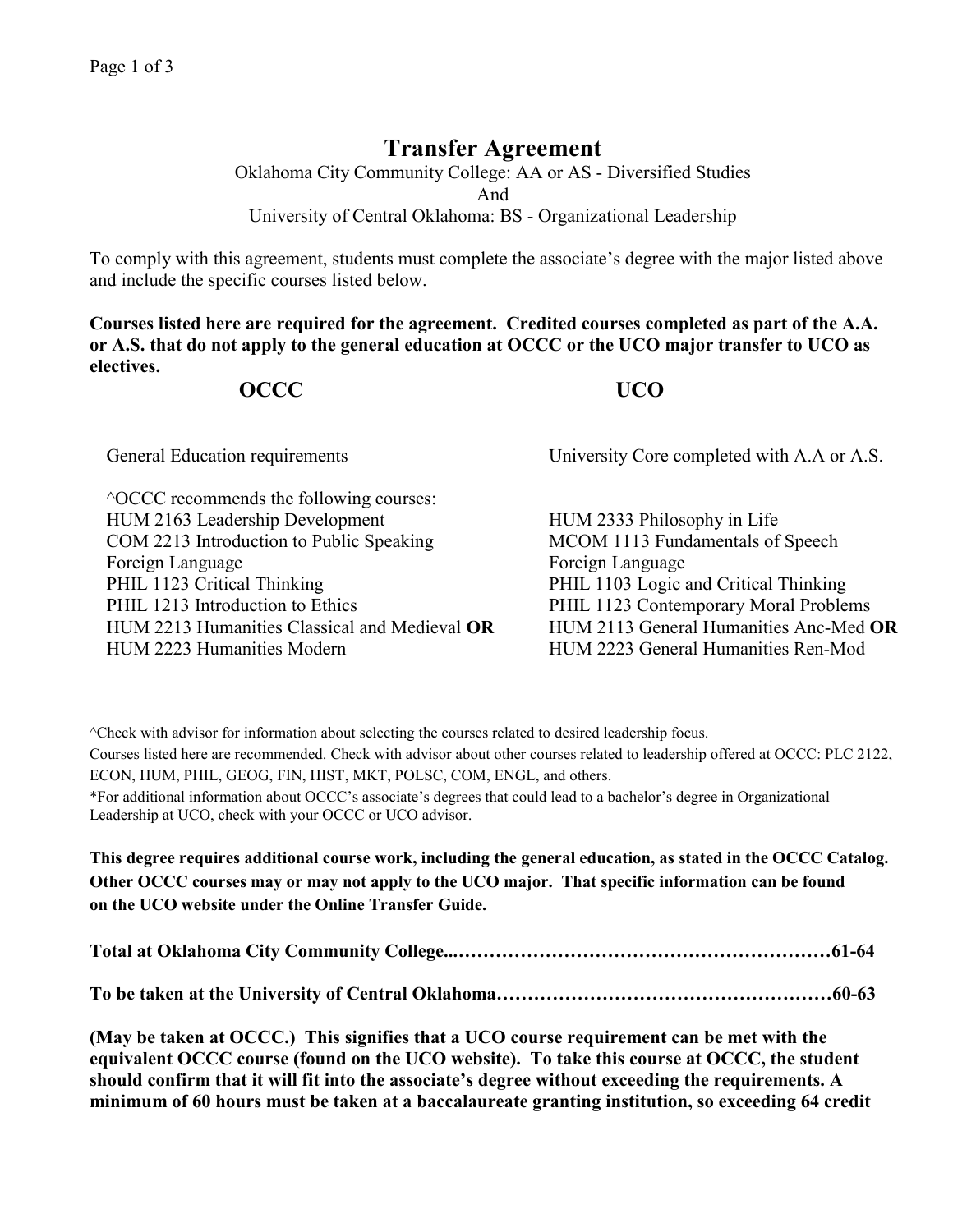Page 2 of 3

**Electives to** 

**hours at the community college means the student will exceed the minimum of 124 credit hour total. A minimum of 40 hours of 3/4000 level courses are required for the baccalaureate. Courses from community colleges are 1/2000 level.**

Organizational Leadership……………………………..42

| ORGL 3113        | Foundations of Organizational Leadership and  |
|------------------|-----------------------------------------------|
|                  | Personal Development                          |
| ORGL 3223        | Professional Communication                    |
| ORGL 3333        | Data Analysis and Interpretation              |
| <b>ORGL 3443</b> | Survey of Fiscal Management                   |
| ORGL 4113        | Ethics & Organizations                        |
| ORGL 4223        | The Individual, the Organization, and Society |
| <b>ORGL 4333</b> | Leading and Managing                          |
| <b>ORGL 4443</b> | Markets and Stakeholders                      |
| <b>ORGL 4553</b> | Capstone                                      |
| <b>ORGL 4993</b> | Professional Internship (Optional)            |
|                  |                                               |

Area of Focus: Supervision.................................12-15

An individualized formal plan of study must be developed by the student and the academic advisor prior to enrollment in this program. This plan of study will take into consideration such factors as the student's personal supervisory needs, career aspirations, and course formatting. A combination of 12-15 hours shall be selected from one of the following areas:

| Area of Focus: Supervision        |                                                                                                                                                                                                                                                                                                                                                                                                                                                          |
|-----------------------------------|----------------------------------------------------------------------------------------------------------------------------------------------------------------------------------------------------------------------------------------------------------------------------------------------------------------------------------------------------------------------------------------------------------------------------------------------------------|
| AESS 3413                         | Creativity for Leaders                                                                                                                                                                                                                                                                                                                                                                                                                                   |
| AESS 3513                         | Critical Thinking for Leaders                                                                                                                                                                                                                                                                                                                                                                                                                            |
| FACS 3633                         | Problems of Today's Consumer                                                                                                                                                                                                                                                                                                                                                                                                                             |
| AESS 4123                         | Principles of Training and Development                                                                                                                                                                                                                                                                                                                                                                                                                   |
| AESS 4153                         | Organizational Dynamics                                                                                                                                                                                                                                                                                                                                                                                                                                  |
| AESS 4163                         | Instructional Strategies for eLearning                                                                                                                                                                                                                                                                                                                                                                                                                   |
| AESS 4323                         | Motivation in the Workplace                                                                                                                                                                                                                                                                                                                                                                                                                              |
| AESS 4333                         | Human Relations in Training and Development                                                                                                                                                                                                                                                                                                                                                                                                              |
| AESS 4343                         | Consulting Skills in Training and Development                                                                                                                                                                                                                                                                                                                                                                                                            |
| AESS 4363                         | Legal Issues in Employment                                                                                                                                                                                                                                                                                                                                                                                                                               |
| AESS 4823                         | Nature and Characteristics of the Adult Learner                                                                                                                                                                                                                                                                                                                                                                                                          |
| AESS 4930                         | Individual Study                                                                                                                                                                                                                                                                                                                                                                                                                                         |
| Area of Focus: Global Citizenship | DES 1533 Design in Global Culture<br>ECON 1203 Economics of Social Issues<br>FMKT 2323 Global Protocol and Diversity<br>GEO 4811 Geographic Current Affairs<br>HIST 3431 Contemporary Affairs<br>HUM 4113 World Religions<br>MCOM 3083 Intercultural Communication<br>MCOM 4523 Global Communication<br>MRKT 4413 International Marketing<br>POL 3263 International Law<br>POL 4543 International Cooperation<br>POL 4633 Politics and the World Economy |
|                                   |                                                                                                                                                                                                                                                                                                                                                                                                                                                          |

## **Minimum Grade Requirements**

1. Average in (a) all college course work, (b) course work at UCO, and (c) major courses…………2.00